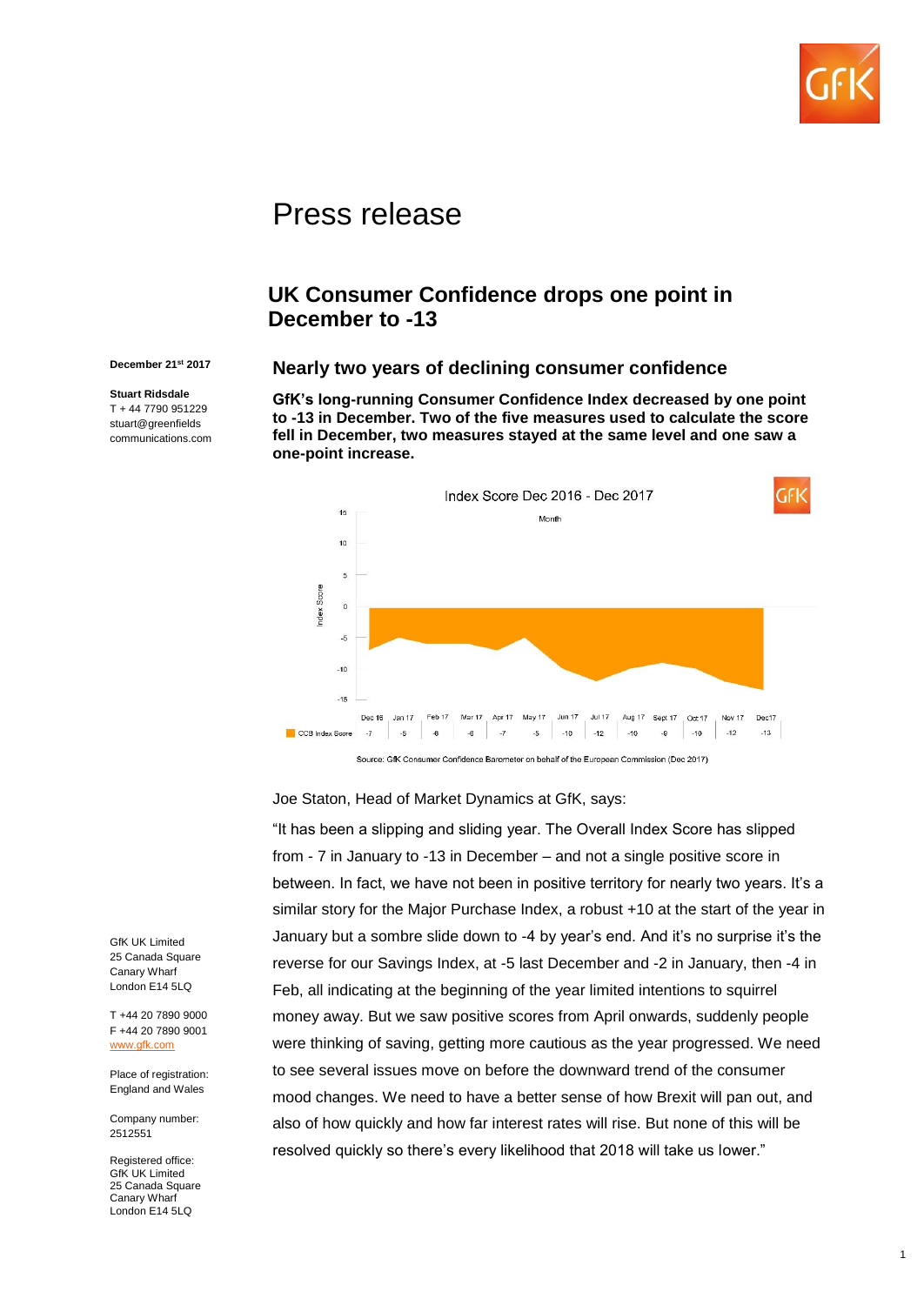

### **UK Consumer Confidence Measures – December 2017**

The Overall Index Score in December is -13. Two of the five measures used to calculate the score fell in December, two measures stayed at the same level and one saw a one-point increase.

| <b>Measure</b>                                        |                   | <b>Dec</b><br>2017 | Nov<br>2017    | Oct<br>2017 | Dec<br>2016  |
|-------------------------------------------------------|-------------------|--------------------|----------------|-------------|--------------|
| <b>Overall Index Score</b>                            | J <sub>1</sub>    | $-13$              | $-12$          | $-10$       | $-7$         |
| Personal Financial Situation<br>over last 12 months   | 12                | $-3$               | $-1$           | 0           | $\mathbf{0}$ |
| Personal Financial Situation<br>over next 12 months   | $\leftrightarrow$ | $\overline{2}$     | $\overline{2}$ | $\Delta$    | 3            |
| General Economic Situation<br>over last 12 months     | 11                | $-31$              | $-32$          | $-29$       | $-26$        |
| General Economic Situation<br>over next 12 months     |                   | $-28$              | $-28$          | $-26$       | $-23$        |
| Major Purchase Index                                  | 11                | -4                 | $-3$           | 3           | 12           |
| Savings Index                                         |                   | 4                  | 8              | 3           | $-5$         |
| (commented on but not used in Overall<br>Index Score) | 14                |                    |                |             |              |

 $F<sub>16</sub>$ 

# **Personal Financial Situation**

The index measuring changes in personal finances during the last 12 months has decreased two points this month to -3; this is three points lower than this time last year.

The forecast for personal finances over the next 12 months has stayed at the same level at +2 this month; this is one point lower than December 2016.

#### **General Economic Situation**

The measure for the General Economic Situation of the country during the last 12 months has increased one point to -31; this is five points lower than December 2016.

Expectations for the General Economic Situation over the next 12 months have stayed at -28; this is five points lower than this time last year.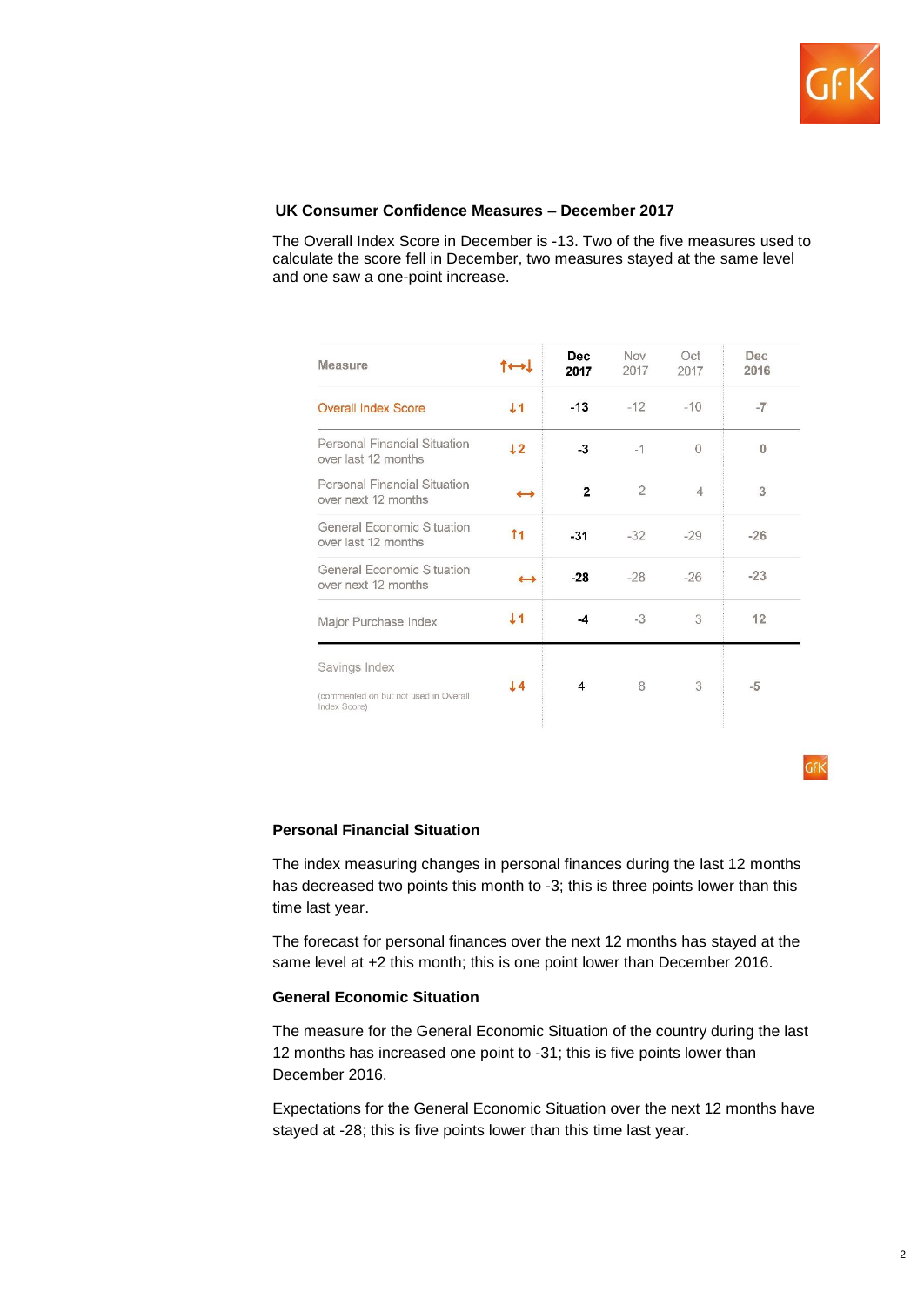

#### **Major Purchase Index**

The Major Purchase Index has decreased one point this month to -4; this is 16 points lower than December 2016.

#### **Savings Index**

The Savings Index has decreased to +4 in December; this is nine points higher than December 2016.

#### **- ENDS -**

**EDITOR'S NOTE:** Please source all information to GfK.

**For further details or to arrange an interview**, please contact Stuart Ridsdale at Greenfields Communications E: stuart@greenfieldscommunications.com Tel: 07790 951229 OR Lucy Green E: [lucy@greenfieldscommunications.com](mailto:lucy@greenfieldscommunications.com) Tel: 07817 698366

#### **About the survey**

- The UK Consumer Confidence Barometer is conducted by GfK on behalf of the EU, with similar surveys being conducted in each European country. In producing its own reports on the whole of Europe, the EU applies a seasonal adjustment to the data, to smooth out any changes that are functions, at least in part, of the time of year.
- Historically, the UK data **have not** been seasonally adjusted in this way, and to maintain comparability, GfK continues **not** to apply this adjustment. This can lead to situations where the EU figures show different movements in a particular month from those produced by GfK. Individual months may be affected, but the long-term trend is not.
- The UK Consumer Confidence Survey from GfK was conducted amongst a sample of 1998 individuals aged 16+ on behalf of the European Commission.
- Quotas are imposed on age, sex, region and social class to ensure the final sample is representative of the UK population.
- Interviewing was carried out during December  $1<sup>st</sup> 15<sup>th</sup>$  2017.
- The figures contained within the Consumer Confidence Barometer have an estimated margin of error of +/-2%.
- Results for the Consumer Confidence Barometer are normally available on the last working day of each month at 00.01am (unless the final working day of a month is a Monday, in which case the results are published on the Friday preceding the final working day). The release date for January 2018 is Wednesday 31<sup>st</sup> January 2018.
- **Any published material requires a reference to both GfK and the European Commission e.g. 'Research carried out by GfK on behalf of the European Commission'.**
- This study has been running since 1974. Back data is available from 1996.
- The table below provides an overview of the questions asked to obtain the individual index measures: